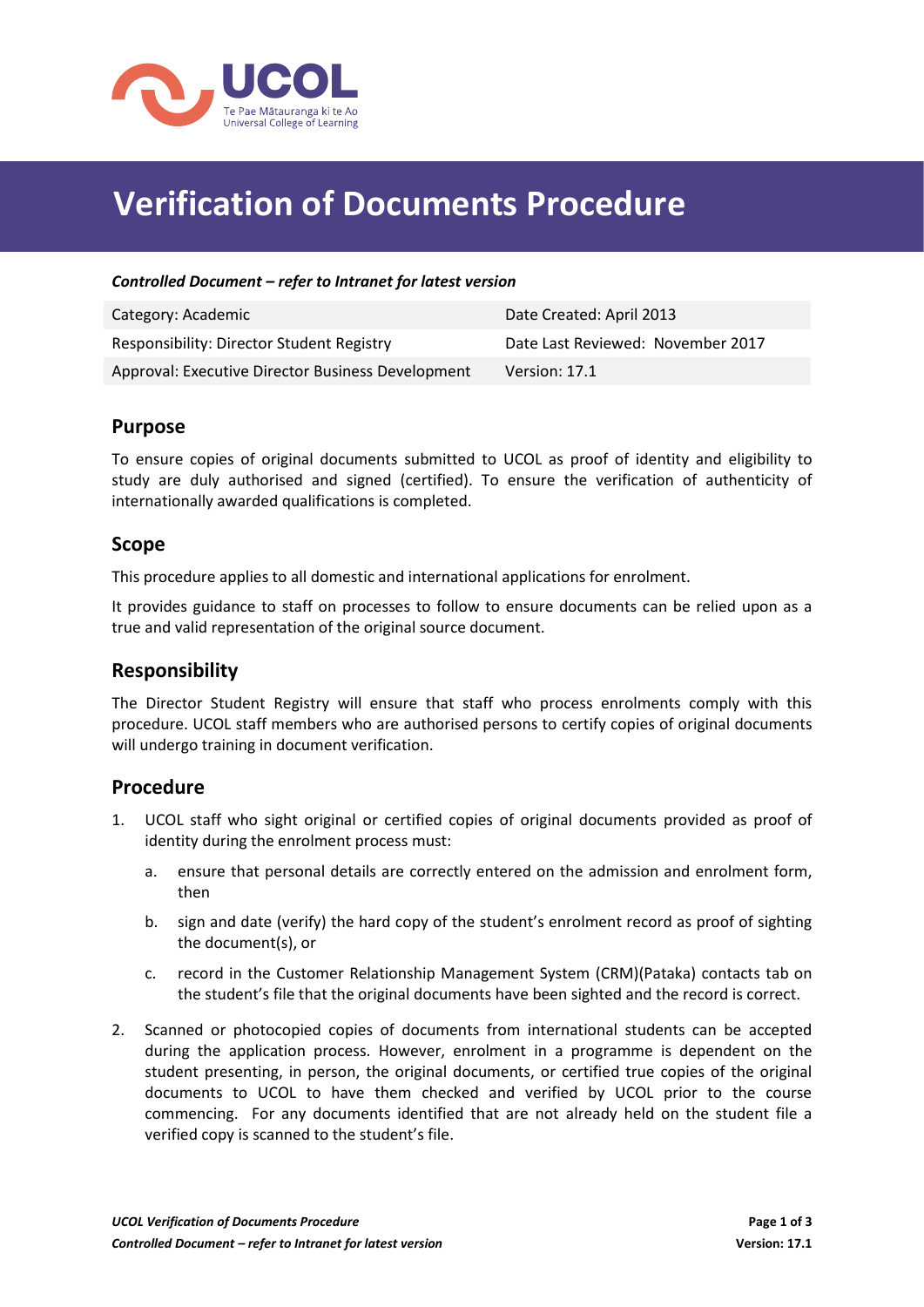- a. Before enrolment is finalised the original/verified copies must be carefully matched with those on which the decision to enrol was made;
- b. Any irregularities must be reported to the General Manager Business Development immediately;
- c. Enter a note in the comments box in the student's Pataka (CRM) file that the original/ verified documents have been sighted and verify the accuracy of the documents on file;
- d. If a copy is taken of an original document to be kept on the student file then it is required to be stamped with the UCOL certification stamp, signed and dated before storage.
	- Photocopy both sides of each page of the original document
	- Use an official UCOL stamp, certifying that the document is a true copy of the original, stamped on each page.
	- Verify that the document is a true copy by signing and dating each page.
- 3. UCOL will independently authenticate international institutions using an online verification database.
- 4. In the case of an international student UCOL may request the issuing institution/ authority to send transcripts for specific programmes directly to UCOL; e.g. internationally qualified nurses.
- 5. Documents in languages other than English must be translated into English by a certified translator and verified in English.
- 6. To complete verification:
	- Use the list below to review the document carefully for consistency and accuracy.
	- Documents must be signed and dated by an authorised person as listed in the Oaths and Declaration Act 1957, e.g. a notary public, a justice of the peace, a barrister or solicitor, a commissioner of oaths, an official of the issuing authority or an approved UCOL agent.

Review the document with great care, checking for indicators that the document needs to be returned to the issuing institution for verification.

- Does the institution exist? Does it offer the programme indicated on the document?
- Is the address of the institution recorded in published sources?
- Is the format of the document consistent with other documents from this institution?
- Does the name on the document match the name on the application, and on other documents supplied by the applicant, such as a birth certificate or passport?
- Are dates recorded on the document consistent with the data supplied by the applicant (date of birth for example)?
- Does the document contain inconsistent typeface elements or spelling errors?
- Are any lines, words or numbers crooked on the page, or missing from the use of white-out?
- Has the document been signed by the issuing authority?